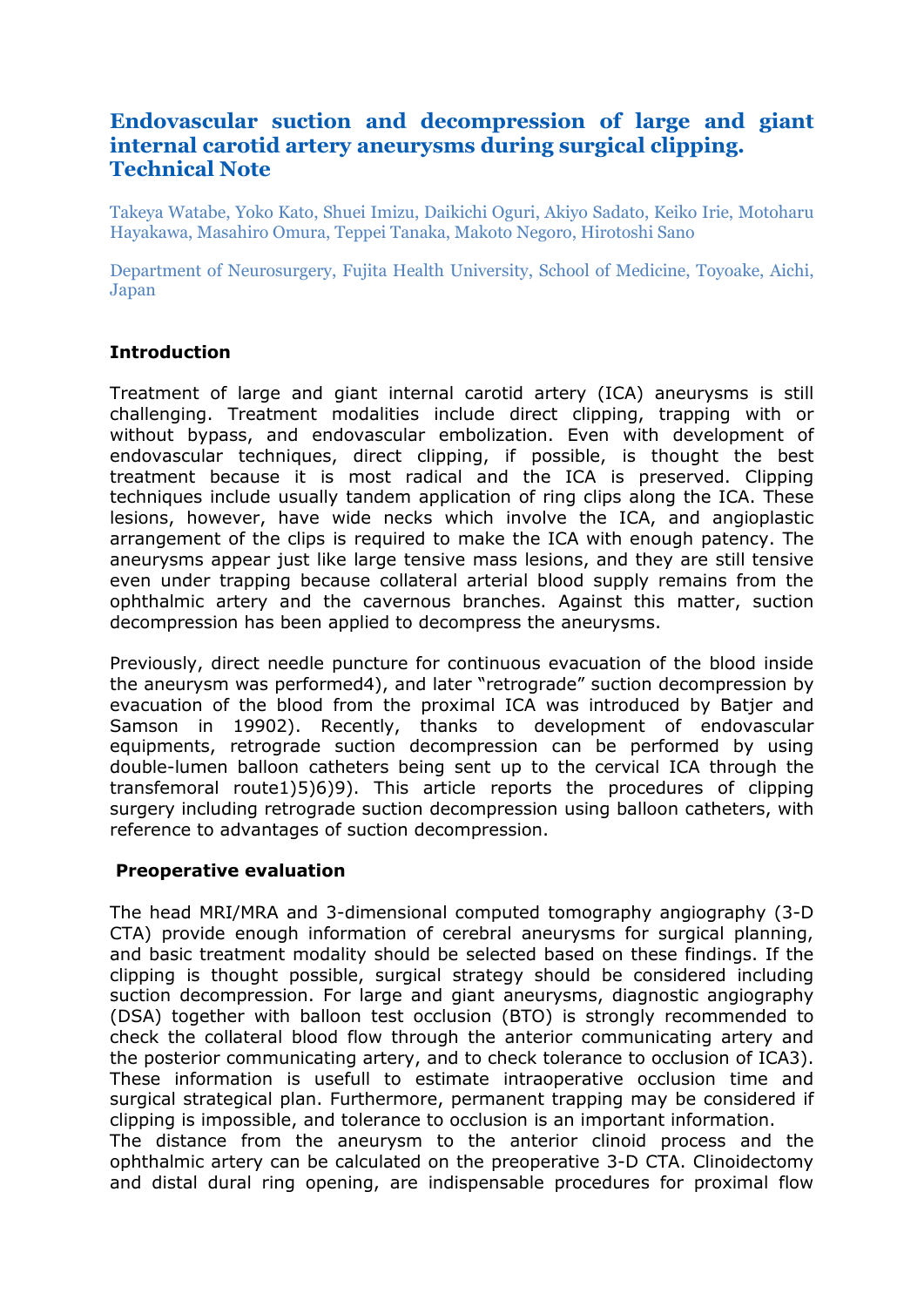control in large and giant ICA aneurysms. However, flow control is secured by balloon catheters if suction decompression is planned, so these procedures can be skipped if the aneurysm is distant enough to the skull base (if the most proximal clip will be located near the distal dural ring, these procedures are needed).

### **Suction decompression**

Procedures for suction decompression require endovascular skill. After induction of general anesthesia, prior to craniotomy, a 5 to 7 French double-lumen balloon catheter is sent up to the cervical ICA through the transfemoral route.

A control digital subtraction angiography (DSA) is taken to find the best working angle to check the neck remnant and completeness of occlusion of the aneurysm after clipping.

After microsurgical exposure of the aneurysm, suction decompression will be started. The balloon is inflated for proximal occlusion, and then a temporary clip is placed on the ICA distal to the aneurysm as trapping. At this time, the dome of the aneurysm is still tensive because collateral arterial supply remains from the ophthalmic artery and the cavernous branches. Suction of the blood inside the trapped ICA and the aneurysm through the distal end of the catheter is started, and then the aneurysm is deflated and shrunk (Video 1). Continuous or repeated suction is needed because collateral blood supply will not stop. However the degree of shrinkage depends on the thickness of the wall of the aneurysm, so volume of suction should be adjusted based on the reaction7). Excessive evacuation of the blood makes the ICA collapse, which may disturb clipping. The balloon can be used as simple proximal occlusion other than suction decompression8).

#### **Dissection and clipping**

Large and giant aneurysms appear as great tensive mass lesions during surgery. Important surrounding structures such as the optic nerve, the oculomotor nerve, the anterior choroidal artery, and the small branches from the posterior communicating artery, are usually shifted and hidden. Once the dome is shrunk and softened by suction decompression, however, these structures can be found with less risk of injury, and can be dissected safely (Video 1), in similar way of internal decompression in tumor surgeries. If the dome is hard and thick, it will not be deflated. However the dome must become soft enough to be retracted much more easy and the dissection of nerves and small vessels is possible (Video 2).

In almost cases, tandem arrangement of the ring clips is the best way to occlude the aneurysm and to reconstruct the ICA (Video 3). Ideal placement of the clips is possible because the tension of the aneurysm, that causes slippage of the clips, is no longer present. After shrinkage of the dome, wide space is usually provided that had been occupied by the dome. The original course of the ICA will be restored when the dome shrinks, because the pathological rotation of the ICA disappears and the normal wall of the ICA keeps its original figure.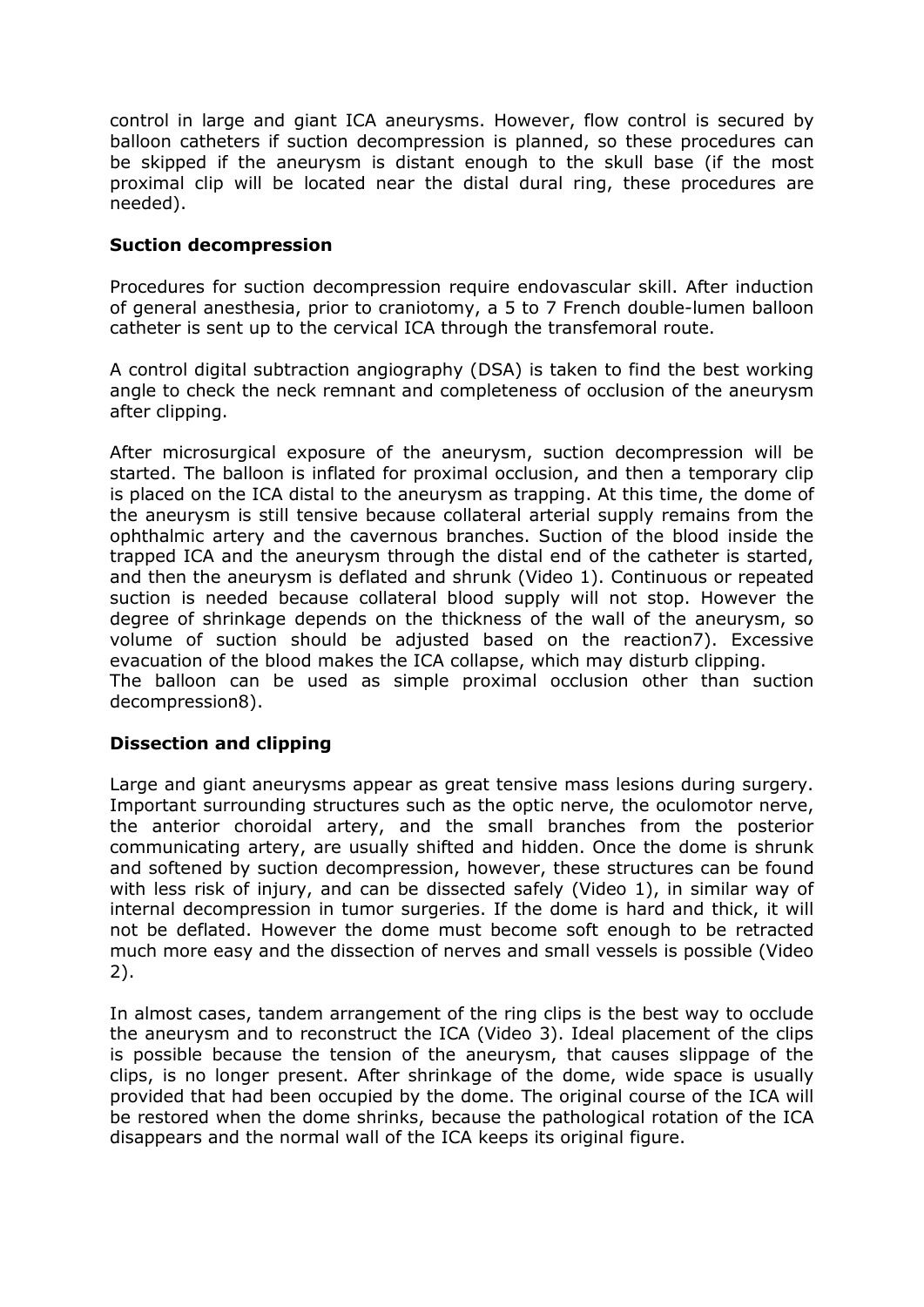Once the ideal course and size of the ICA can be recognized, it is helpful for angioplastic clipping. Intraoperative angiography just after clipping can be performed with the same setting. The DSA is most sensitive among flow detecting modalities, and it can show where the neck remnant and leaking into the dome is (Video 4). Repositioning or additional placement of a clip can be performed, and complete occlusion can be achieved. The patency of the ICA and related arteries is also evaluated on the DSA. If stenosis is detected, replacement of the clips should be done.

### **Risks and complications**

Possible thromboembolic complications may be explained due repeated ICA occlusions by a balloon catheter. Stagnation of blood inside the aneurysm is another possible cause other than the trapped ICA.

Use of heparin (3,000 units just before suction decompression) is mandatory. Fragments of the thrombus, located originally inside the aneurysms can migrate into distal branches in partially thrombosed aneurysms approached by this way. Prolonged occlusion should be avoided. The limit of occlusion time can be estimated based on the results of preoperative BTO. The occlusion should be limited within 10 minutes at a time, and can be repeated after enough intervals. Aggressive evacuation of the blood should be refrained to avoid excessive collapse of the ICA and, especially, related small vessels. Strong vacuum pressure may cause damage on small vessel such as the anterior choroidal artery, and vasospasm or intravascular coagulation can be induced.

If the dome or neck lacerates during dissection or clipping, suction may aspirate the air inside the ICA, resulting in air embolism.

#### **Conclusions**

We describe surgical approach techniques of large and giant ICA aneurysms combined with decompression by suction through balloon endovascular approach. Because every treatments proposed for these lesions are challenging, selection of treatment modalities should be considered carefully. Once surgical clipping is indicated, suction decompression, performed by skilled endovascular surgeons, may be a very helpful aid.

## **Videos**

Video 1



Video 2